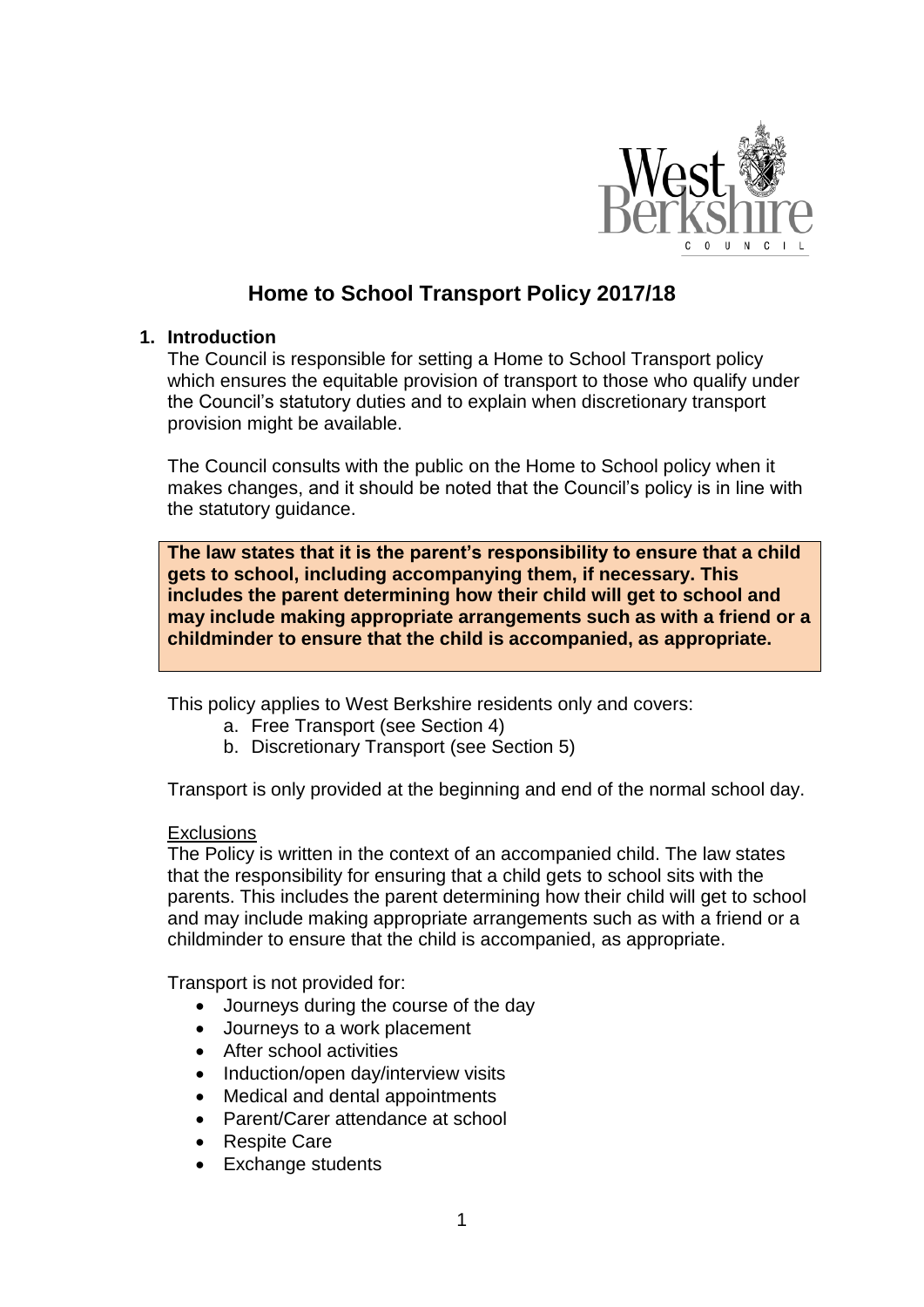## **2. School Admissions**

Admission and Transport policies are separate and not directly linked. This reflects the national legislation. Eligibility for a place at a school is not affected by this transport policy and obtaining a place at a school does not bring with it any entitlement to transport, even if a pupil is attending their catchment school.

The policy may change before a pupil completes their time at school. The Council recognises that it is good practice for changes to be phased in and whilst the Council will endeavour to do this, it is not guaranteed, and entitlement may be subject to change, depending on specific circumstances.

The pupil's circumstances may change during their time at school, and this could also affect eligibility, e.g. moving house or school, no longer qualifying under low income, no longer qualifying under distance as age changes (see section 3). The Council may also determine available walking routes using the Road Safety GB guidelines.

**Admission choices should not be made on the assumption that the same transport eligibility rules will apply throughout a child's education.**

If a child does not qualify for transport under the provisions in this policy, parents may wish to explore the Council's Fare Payer Scheme for places on school transport. This discretionary scheme is not an entitlement and is often over-subscribed. Places may also be withdrawn in certain circumstances. Parents are strongly advised to read the rules of Fare Payer Scheme before applying for a Fare Payer place.

## **3. The Statutory Position**

Parents are legally responsible for making sure that their children get to and from school at the appropriate times each day. This includes a parent making appropriate arrangements for their child where the parent has working commitments at the relevant times in the school day.

## Definition of Compulsory School Age

Compulsory school age starts at different times as described below:

- Children becoming 5 years old between 1st January and 31st March are of compulsory school age at the beginning of the term after 1st April.
- Children becoming 5 years old between 1st April and 31st August are of compulsory school age at the beginning of the term after 1st September.
- Children becoming 5 years old between 1st September and 31st December are of compulsory school age at the beginning of the term after 1st January.

**We provide transport for children of compulsory school age. Children who are not of compulsory school age but are attending a nursery or Reception class are not eligible for transport.**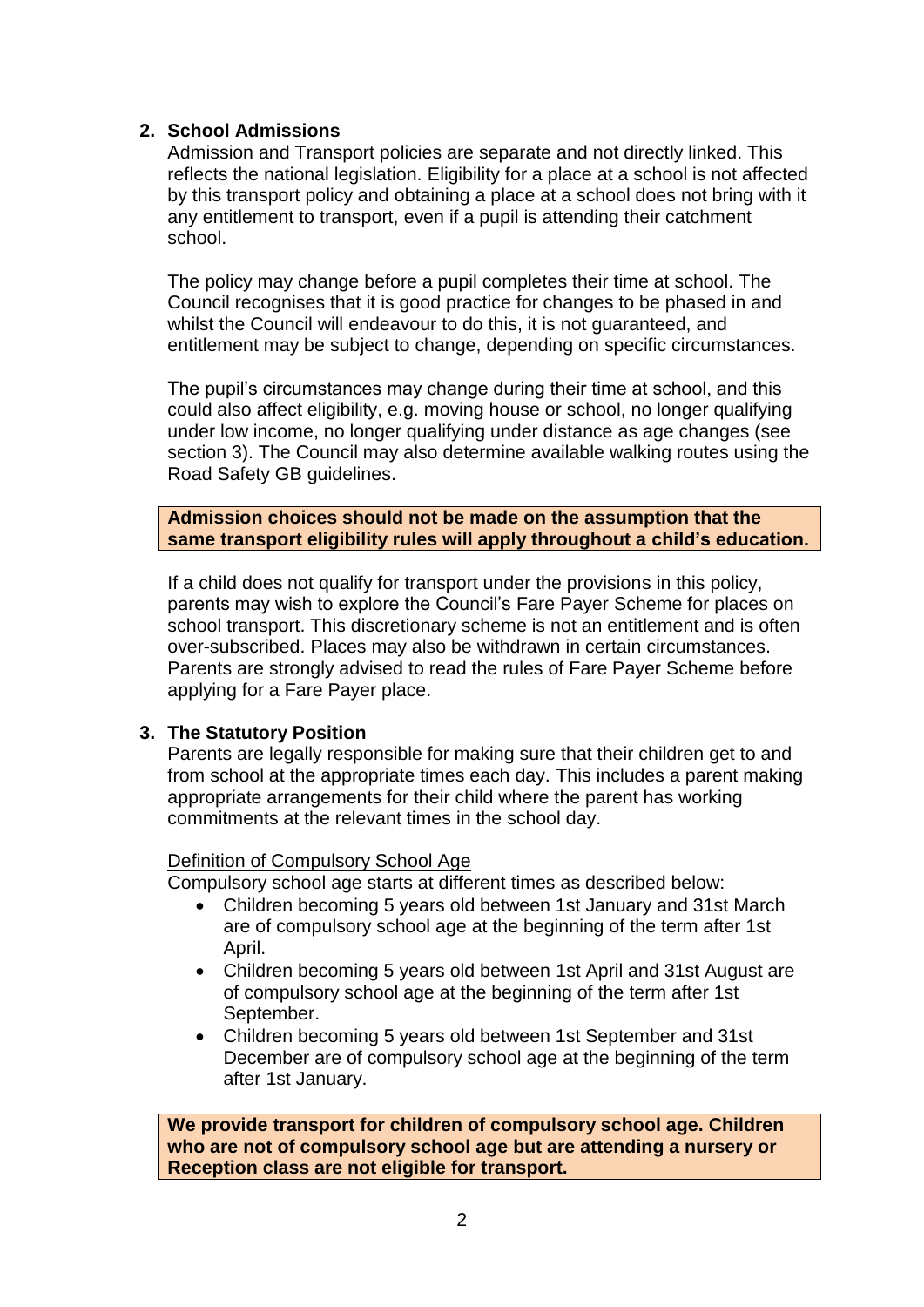## Definition of Home Address

There is guidance on what constitutes a home address in the School Admissions Guides and the same rules would apply: <http://info.westberks.gov.uk/index.aspx?articleid=27811> Primary <http://info.westberks.gov.uk/index.aspx?articleid=29469> Secondary

Where parents are separated or divorced, entitlement is assessed from the home where the child spends the majority of their time. Where a child spends equal amounts of school days with each parent, travelling from two addresses to school, entitlement will be assessed from both addresses. Evidence may be required.

## Definition of a Qualifying School

**If parents choose to send their child to a school which is not the nearest qualifying school free transport will not be provided by the Council unless the circumstances meet the discretionary transport criteria described in section 5. Parents will be responsible for arrangements and costs**.

A *qualifying school* is a school which provides education appropriate to the age, ability and aptitude of the child, and any special educational needs that the child may have. Most schools in West Berkshire and our neighbouring Local Authority areas fit the criteria of *qualifying school*. To be a qualifying school, the school must be:

- a community, foundation or voluntary mainstream school, or
- an academy, or
- a community, foundation or non-maintained special school, or
- a maintained nursery school, or
- pupil referral unit

Independent and non maintained schools can only be qualifying schools in relation to a child with a Statement of Special Educational Needs or Education, Health and Care (EHC) Plan, and then only if the school is named in the child's EHC Plan or Statement.

Any other type of school which is not listed above, including other West Berkshire independent schools, is NOT a qualifying school.

There is no legislative entitlement to transport to a particular type e.g. by gender, structure [academy, maintained, free school] or catchment.

There is no legislative entitlement to transport to a particular type by faith for most pupils. The only exception is for secondary pupils from a low income family (see page 4). The entitlements are set out in the 1996 Education Act and 2006 Education and Inspections Act.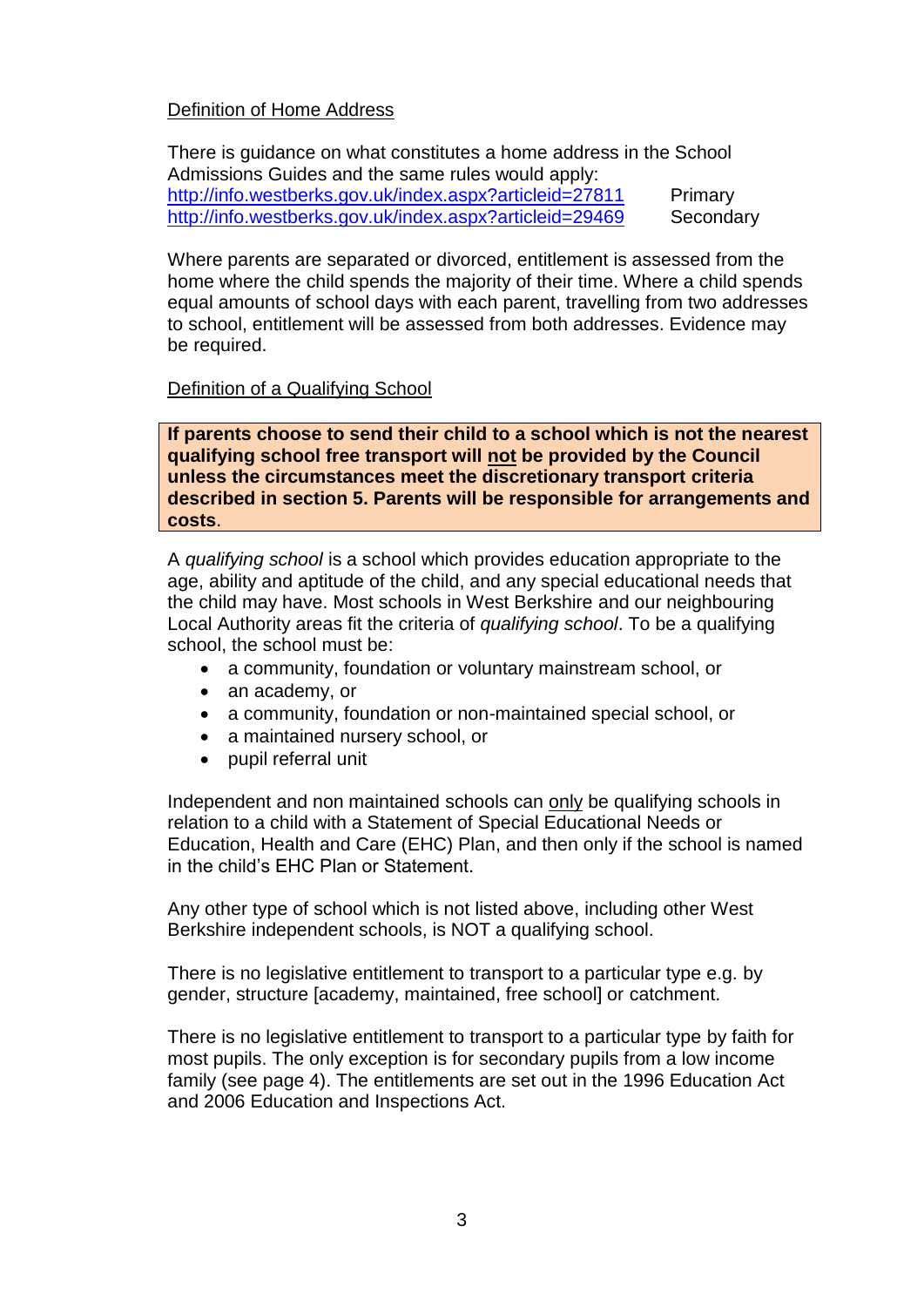## **4. Free Transport**

The *nearest qualifying school* is explained on page 3. Please note that the *nearest qualifying school* may be outside of West Berkshire in a neighbouring Local Authority area. Information on how this operates in practice is included at Appendix A.

## **Free transport is explained in the table below:**

- **Distance**
- **Low Income**
- **Available route (including parental disability)**
- **Temporary medical condition of a pupil**
- **Statement of Special Educational Needs/ EHC Plan (in certain circumstances)**
- **Pupil Referral Units and permanently excluded pupils**

| From: the term starting 1st<br>January, 1st April or 1st<br>September following the child's<br>5th birthday<br>To: 7 years old.               | <b>Distance</b><br>Free transport to the <i>nearest qualifying school</i> , if it is more than<br>2 miles walking distance from home.                                                                                                                                                                                                                                                                                                                                      |
|-----------------------------------------------------------------------------------------------------------------------------------------------|----------------------------------------------------------------------------------------------------------------------------------------------------------------------------------------------------------------------------------------------------------------------------------------------------------------------------------------------------------------------------------------------------------------------------------------------------------------------------|
| From: the child's $8th$ birthday<br>To: the last school day in the<br>academic school year in which<br>their 16 <sup>th</sup> birthday falls. | <b>Distance</b><br>Free transport to the <i>nearest qualifying school</i> , if it is more than<br>3 miles walking distance from home.                                                                                                                                                                                                                                                                                                                                      |
| From the child's $8th$ birthday<br>To 10 years old.                                                                                           | Low income<br>Free transport to the <i>nearest qualifying school</i> , if it is more than<br>2 miles walking distance from home. To qualify, the child must<br>be entitled to free school meals or whose family is in receipt of<br>maximum working tax credit (i.e. with no deductions due to<br>income)                                                                                                                                                                  |
| From the child's $11th$ birthday<br>To: the last school day in the<br>academic school year in which<br>their 16 <sup>th</sup> birthday falls. | Low income<br>Free transport to one of the three nearest qualifying schools, if<br>it is between 2 and 6 miles walking distance away, or to the<br>school preferred by reason of a parent's religion or belief which<br>is between 2 and 15 miles away from the home address,<br>travelling by road. To qualify, the child must be entitled to free<br>school meals or whose family is in receipt of maximum working<br>tax credit (i.e. with no deductions due to income) |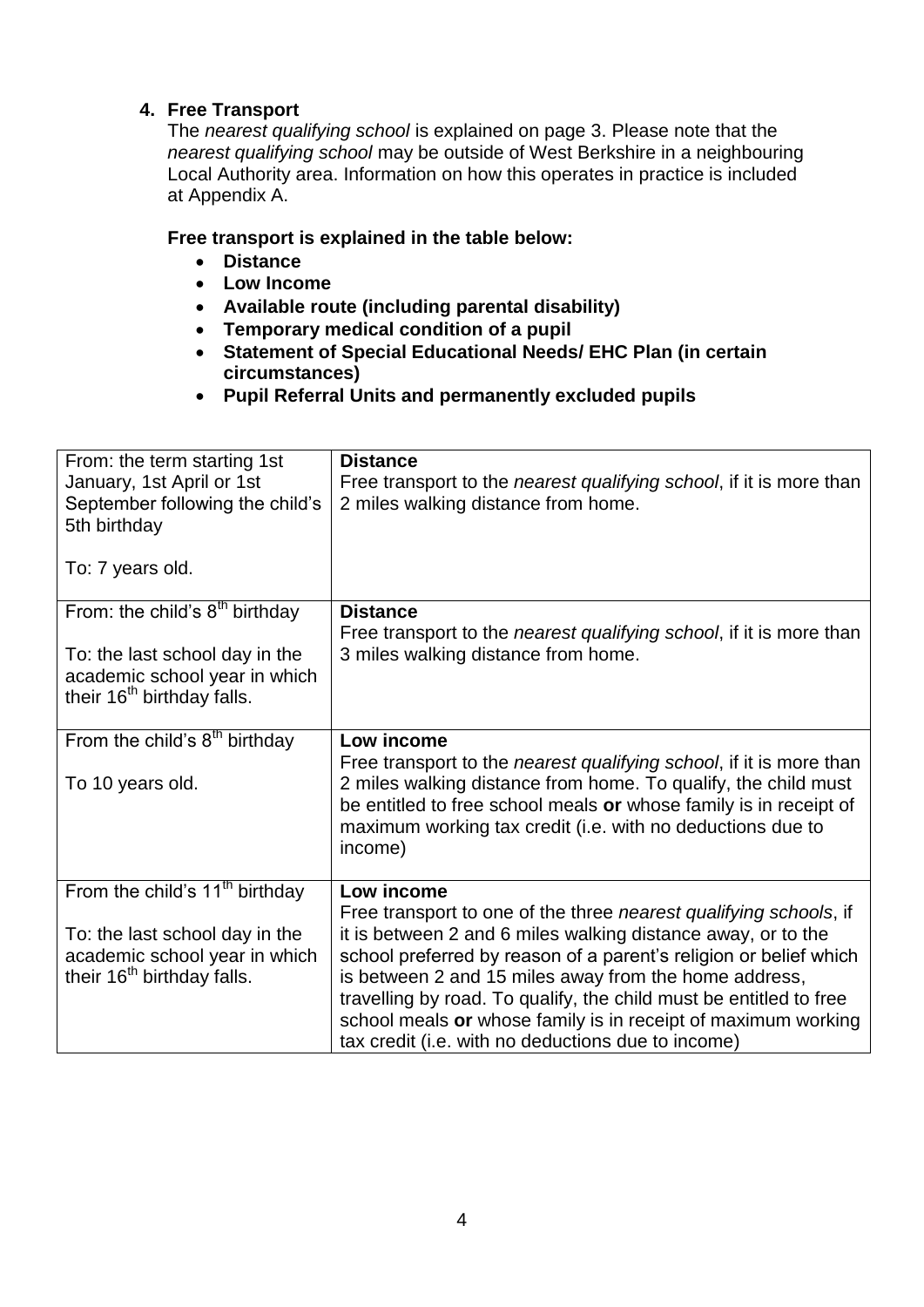| Pupils living within the statutory<br>walking distance but who are<br>unable to walk because there is<br>not an available route                                                 | <b>Available Route</b><br>Free transport to the <i>nearest qualifying school</i> , where the pupil<br>lives within the statutory walking distance from school and<br>where, due to the nature of the route, they are unable to walk<br>in reasonable safety even when accompanied by an<br>appropriate adult.<br>A route is defined as "available" if it is a route along which a<br>child, accompanied as necessary, can walk with reasonable<br>safety to school. A route will be "available" even if the child<br>would need to be accompanied along it by his or her parent or<br>carer.(see section 9)                                                                                                                                                                                                                                                                                                                                       |
|---------------------------------------------------------------------------------------------------------------------------------------------------------------------------------|---------------------------------------------------------------------------------------------------------------------------------------------------------------------------------------------------------------------------------------------------------------------------------------------------------------------------------------------------------------------------------------------------------------------------------------------------------------------------------------------------------------------------------------------------------------------------------------------------------------------------------------------------------------------------------------------------------------------------------------------------------------------------------------------------------------------------------------------------------------------------------------------------------------------------------------------------|
| Parental disability prevents<br>them from accompanying the<br>child along a walking route,<br>which is considered safe for a<br>child who is accompanied                        | Available route and parental disability<br>Where a walking route is considered to be available for a child<br>who is accompanied, but a parent has a disability which<br>prevents them from walking the route, we will consider the<br>family circumstances, which may include those of a non-<br>resident parent. Depending on the circumstances and the<br>medical condition, transport or alternative solutions may be<br>offered. The application must be supported with medical<br>evidence from the GP and/or Consultant.<br>For temporary disability, parents are expected to have<br>considered whether they can make temporary arrangements,<br>for example by re-arranging their work commitments or by<br>asking a friend to help for a time-limited period.<br>Transport or alternative support may be provided for a time-<br>limited period based on the medical information available, and<br>could be subject to periodic review. |
| Pupils with a permanent<br>medical condition, which<br>affects their mobility or has<br>health &safety implications for<br>travelling to school associated<br>with a disability | <b>Permanent Medical Condition of a pupil</b><br>Where a child has a permanent medical condition which<br>affects their mobility or has health & safety implications for<br>travelling to school associated with a disability The<br>application must be supported with medical evidence from the<br>GP and/or Consultant. Transport may be provided for a time-<br>limited period based on the medical information available, and<br>could be subject to periodic review. Depending on the medical<br>condition, alternative solutions may also be offered.                                                                                                                                                                                                                                                                                                                                                                                      |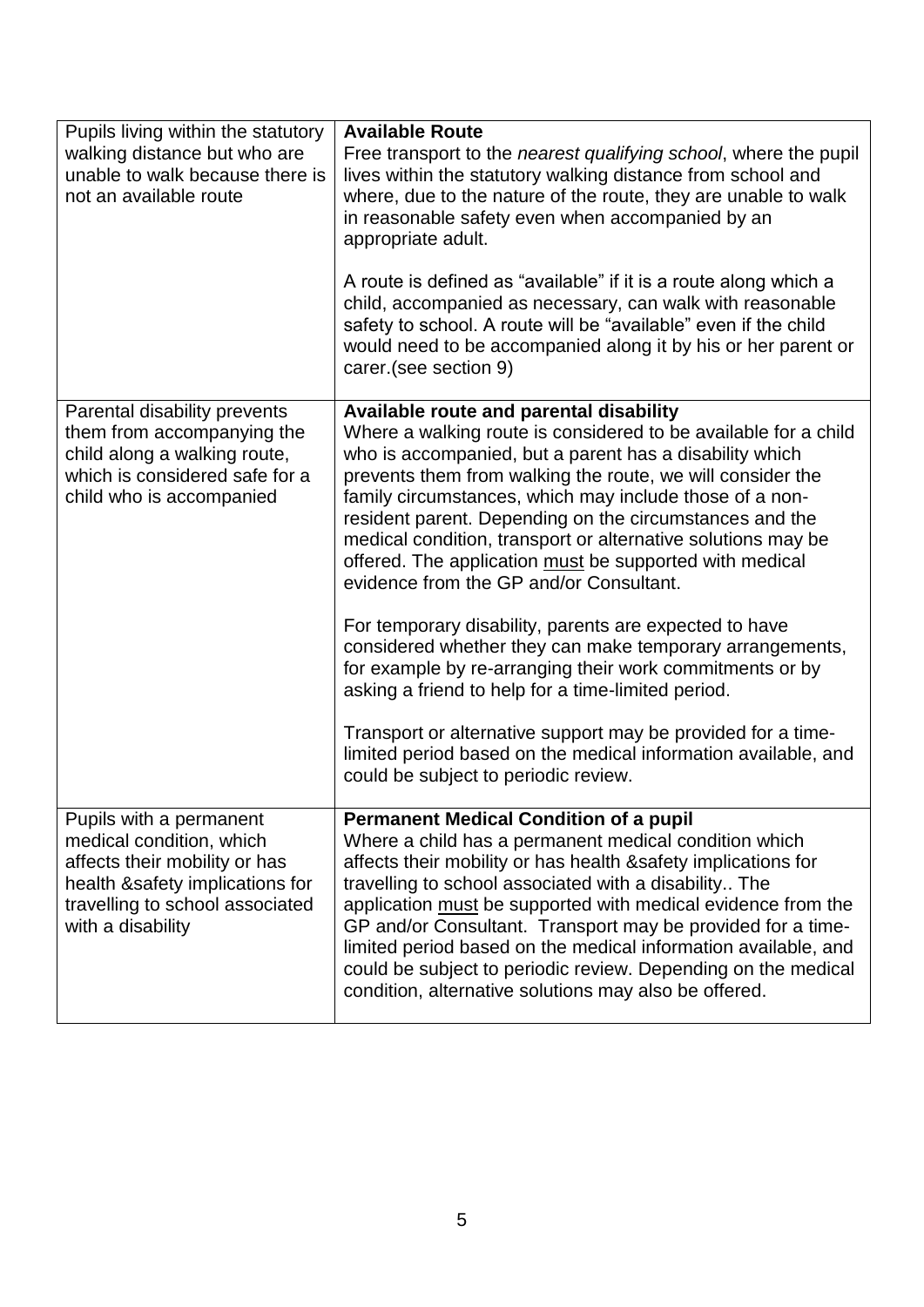| Pupils with a Statement of<br>Special Educational Needs /<br>EHC Plan attending a<br>mainstream school                 | Special Educational Needs - mainstream school<br>Assistance with transport to the nearest qualifying school, if it<br>is more than 2 miles or 3 miles walking distance from home<br>(see distance rules above re child's age on page 4).<br>Also, assistance with transport to the nearest qualifying school,<br>where the pupil lives within the statutory walking distance from<br>school and where, due to their special needs or disability, they<br>are unable to travel to school even when accompanied by an<br>appropriate adult.                                            |
|------------------------------------------------------------------------------------------------------------------------|--------------------------------------------------------------------------------------------------------------------------------------------------------------------------------------------------------------------------------------------------------------------------------------------------------------------------------------------------------------------------------------------------------------------------------------------------------------------------------------------------------------------------------------------------------------------------------------|
| Pupils with a Statement of<br><b>Special Educational Needs/</b><br>EHC Plan attending a<br>resourced or special school | Special Educational Needs - resourced or special school<br>Assistance with transport to the nearest qualifying school, if it<br>is more than 2 miles or 3 miles walking distance from home<br>(see distance rules above re child's age on page 4).<br>Also, assistance with transport to the <i>nearest qualifying</i><br>resourced school or special school, where the pupil lives within<br>the statutory walking distance from school and where due to<br>their special needs or disability they are unable to travel to<br>school even when accompanied by an appropriate adult. |
| Pupils attending a Pupil<br><b>Referral Unit</b>                                                                       | <b>Pupil Referral Unit</b><br>Statutory entitlement to transport for pupils attending a Pupil<br>Referral Unit is the same as for pupils of the same age<br>attending other schools, and is subject to assessment under<br>the rules for Distance, Low income, Available Route and<br>Temporary Medical Condition (pages 4-5 of the Policy).<br>Due to the nature of timetabling within the Pupil Referral Unit,<br>it is usual to provide a bus or train pass to allow flexibility in the<br>timing of travel.                                                                      |
| Pupils permanently excluded<br>from school                                                                             | <b>Permanently excluded pupils</b><br>The case of a pupil permanently excluded from a school will be<br>considered based on the most appropriate school for the<br>pupil's needs.<br>The parent must consider transport implications before<br>requesting a specific school and should understand that they<br>would usually be responsible for arranging transport.                                                                                                                                                                                                                 |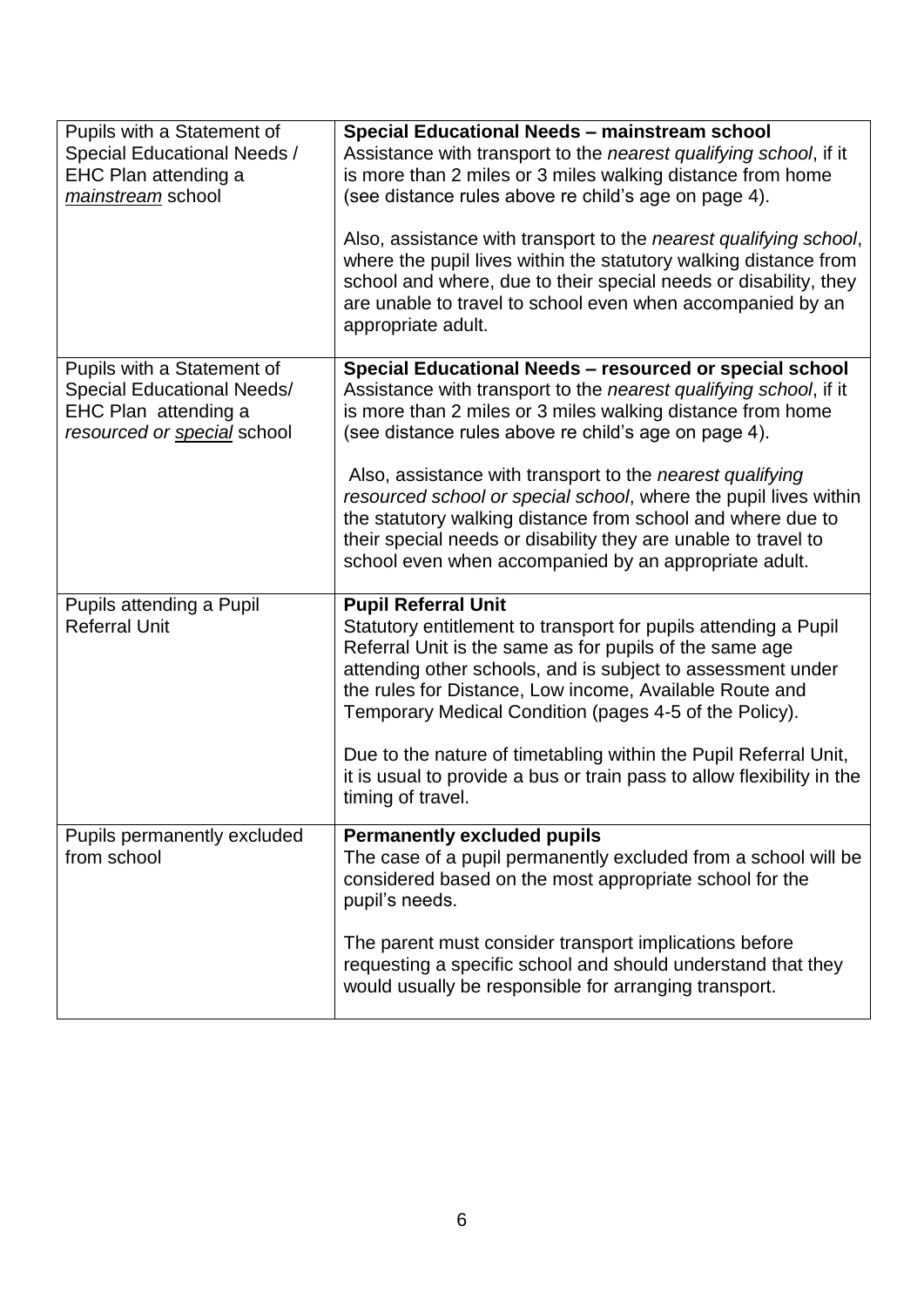## **5. Discretionary Transport**

The Council has extended its transport provision to include other circumstances. These are:

- **a)** Post-16 students
- **b)** Exceptional Circumstances
- **c)** Post-16 students with a Statement of Special Educational Needs / EHC Plan
- **d)** Post-19 students with an EHC Plan or Learning Difficulty Assessment

#### **Discretionary transport may require a financial contribution towards the cost.**

Transport provided at the discretion of the Council will be provided for the entirety of the school year in which the assessment has been made, unless otherwise stated. This means that a new assessment will be made for the following academic year and eligibility may be re-checked if personal circumstances have changed. The applicant is required to inform the Council if they move house or school or are no longer entitled under the low income criteria.

#### **a. Post 16-Students**

The Council's Post-16 Transport Statement and 16-19 Travel Guide provide travel information and assistance for post-16 students. This includes advice and guidance on the provision that is made for post-16 students by providers and how to access this support.

Schools and Colleges receive funding from the government to offer bursary support to low income families.

The Statement explains that students can apply for a Fare Payer place on a school bus or a train pass.

The Statement also makes allowance for the Council to consider exceptional circumstances and provide financial assistance.

<http://info.westberks.gov.uk/index.aspx?articleid=27824>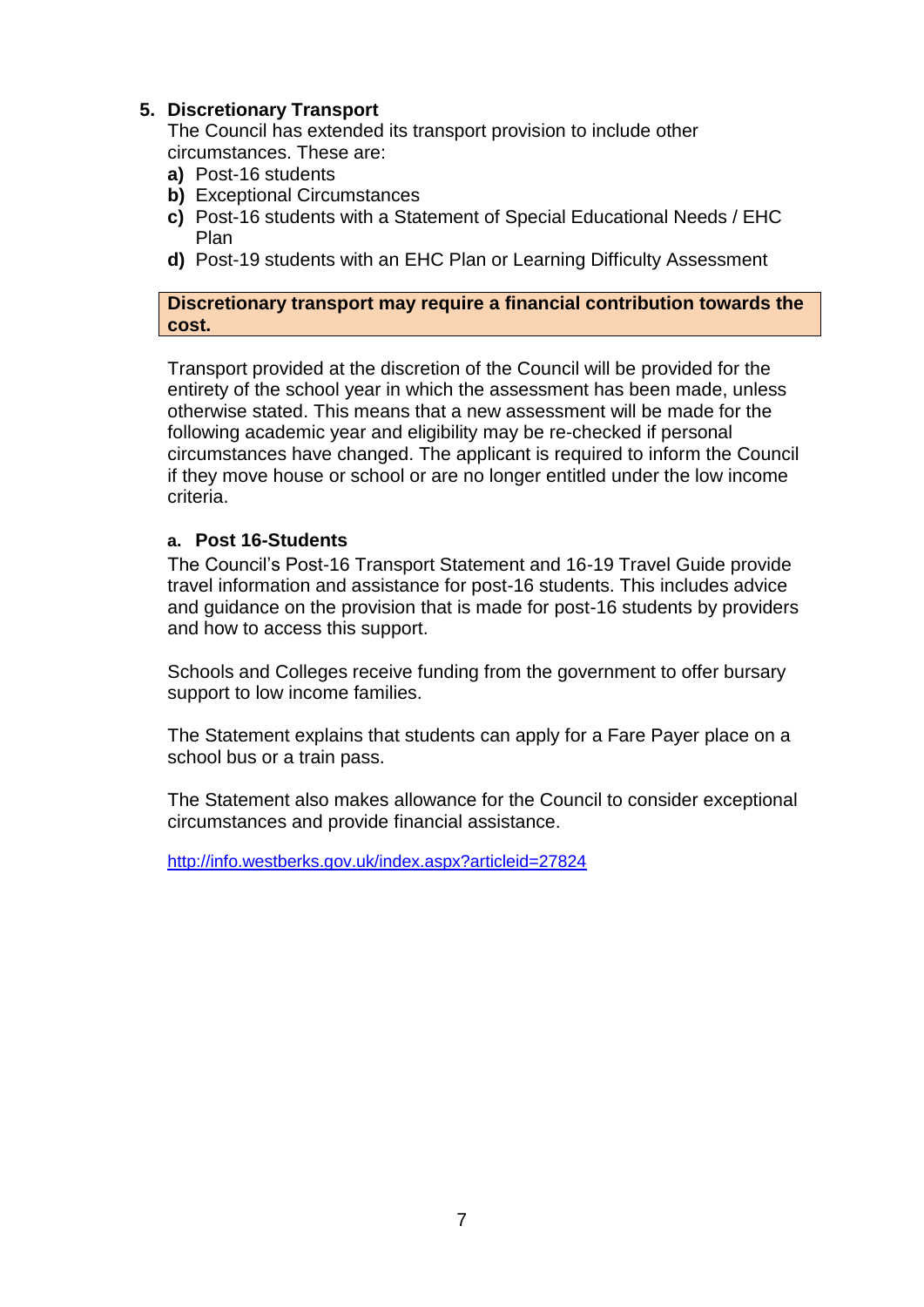## **b. Exceptional Circumstances**

The Council may take exceptional circumstances into consideration through the Appeal process. There is **no automatic entitlement.** Exceptional Circumstances may include:

- Medical conditions
	- Permanent medical condition for the pupil (which falls outside the statutory entitlement in Section 4)
	- Temporary medical condition for the pupil (Parents are expected to have considered whether they can make temporary arrangements.
	- Temporary medical condition for a parent (Where one parent is affected, we would expect other adult(s) with parental responsibility to take the child to school or make appropriate arrangements).
	- Applications must be supported with medical evidence.
- Temporary re-housing

Vulnerable pupils who have exceptional social circumstances may be entitled to free home to school transport where these circumstances would otherwise prevent them from attending school regularly or cause a significant safeguarding risk. Cases will be considered through the Appeal process. Evidence may be required. Emergency transport arrangements may be put in place for up to 5 days prior to the Stage 1 Appeal being considered.

**The Council will not consider an unaccompanied child**. The law states that it is the parents' responsibility to ensure that a child gets to school, including accompanying them, if appropriate. This includes the parent determining how their child will get to school and may include making appropriate arrangements such as with a friend or a childminder to ensure that the child is accompanied.

**The Council does not consider work commitments as an exceptional circumstance**. The law states that it is the parents' responsibility to ensure that their child gets to school, and this may include making appropriate arrangements. This could include use of a childminder, friend, before school and after school club. Parents may be able to access a Fare Payer place on the school bus, which incurs a fee.

**Parental Preference -** If a parent has chosen a school which is not the nearest school to the home address, this is parental preference**. The Council expects parents to have considered how to get their child to school**. This could include use of a childminder, friend, before school and after school club. Parents may be able to access a Fare Payer place on the school bus, which incurs a fee.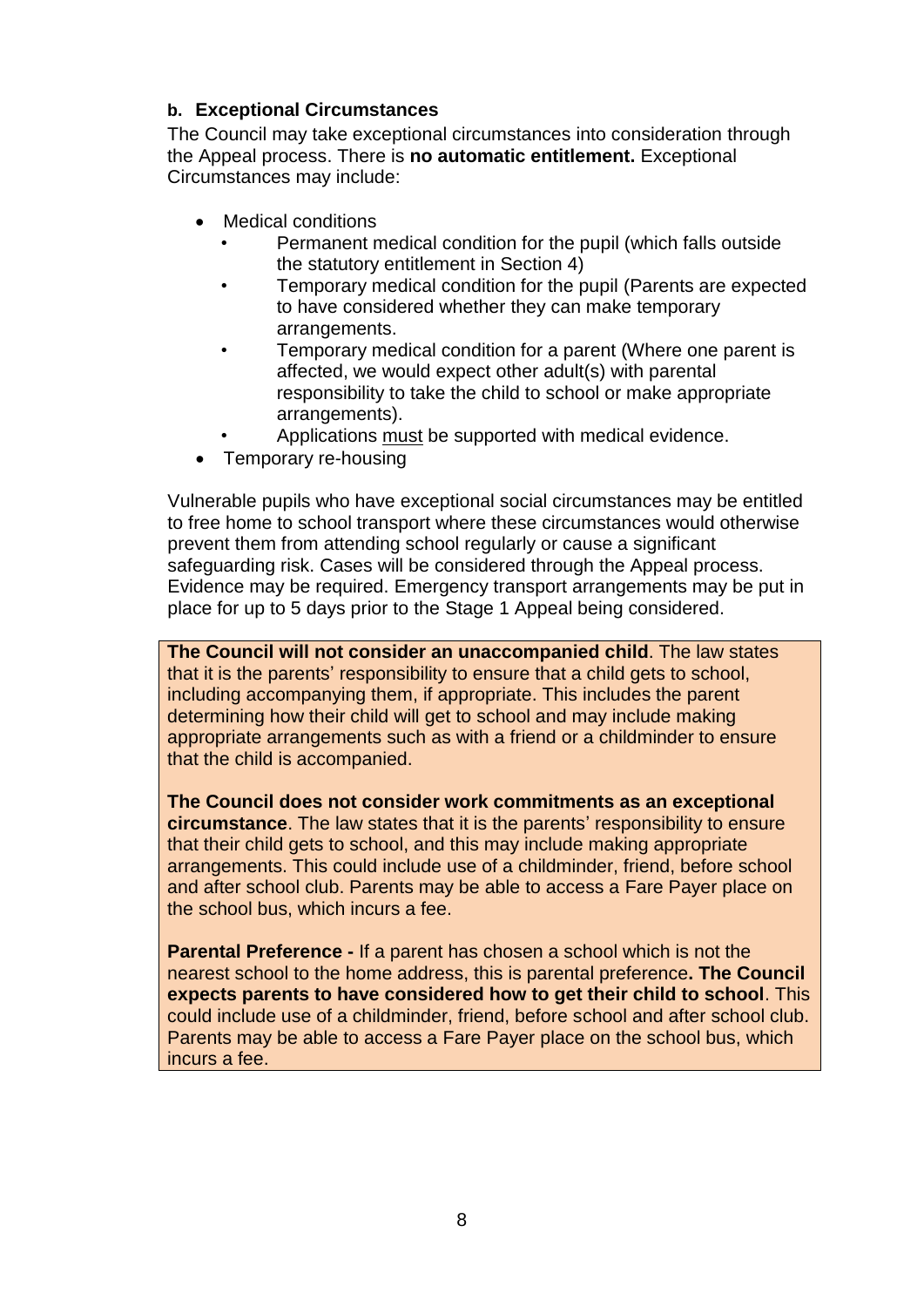The decision of the Council is final in relation to consideration of exceptional circumstances.

Where exceptional circumstances are taken into account, transport may be strictly time limited and may not be for the entire school year.

Discretionary transport may require a financial contribution towards the cost.

## **c. Post-16 students with a Statement of Special Educational Needs / EHC Plan**

This section of the policy applies from the beginning of the academic year following the young person's  $16<sup>th</sup>$  birthday.

The Council does not provide travel assistance for students who are 16 years and older who have a Statement of Special Educational Needs / EHC Plan and who attend a *mainstream school*. There is a Council discretionary Fare Payer scheme which post 16 pupils with SEN who attend mainstream schools may be able to access. The student would pay to access the scheme at the prevailing rate, subject to availability.

The Council will provide assistance with transport to a resourced school, special school or FE College that is the nearest qualifying school or college, where the school or college is outside the statutory walking distance of 3 miles, or, if it is within the statutory walking distance, due to their special needs or disability, the student is unable to travel to school or college even when accompanied by an appropriate adult.

The nearest "qualifying" resourced school, special school or FE College will be the nearest establishment which is able to meet the young person's needs. In the case of FE Colleges, preference for specific courses will be taken in to consideration within the context of what is reasonable.

In the majority of cases, travel assistance will take the form of a bus or train pass. Other means of transport will only be offered if the young person is not able to travel independently.

Parents may be required to make a contribution to the cost of transport for post 16 students. This will be in line with the contribution made by parents of post 16 students who do not have SEN.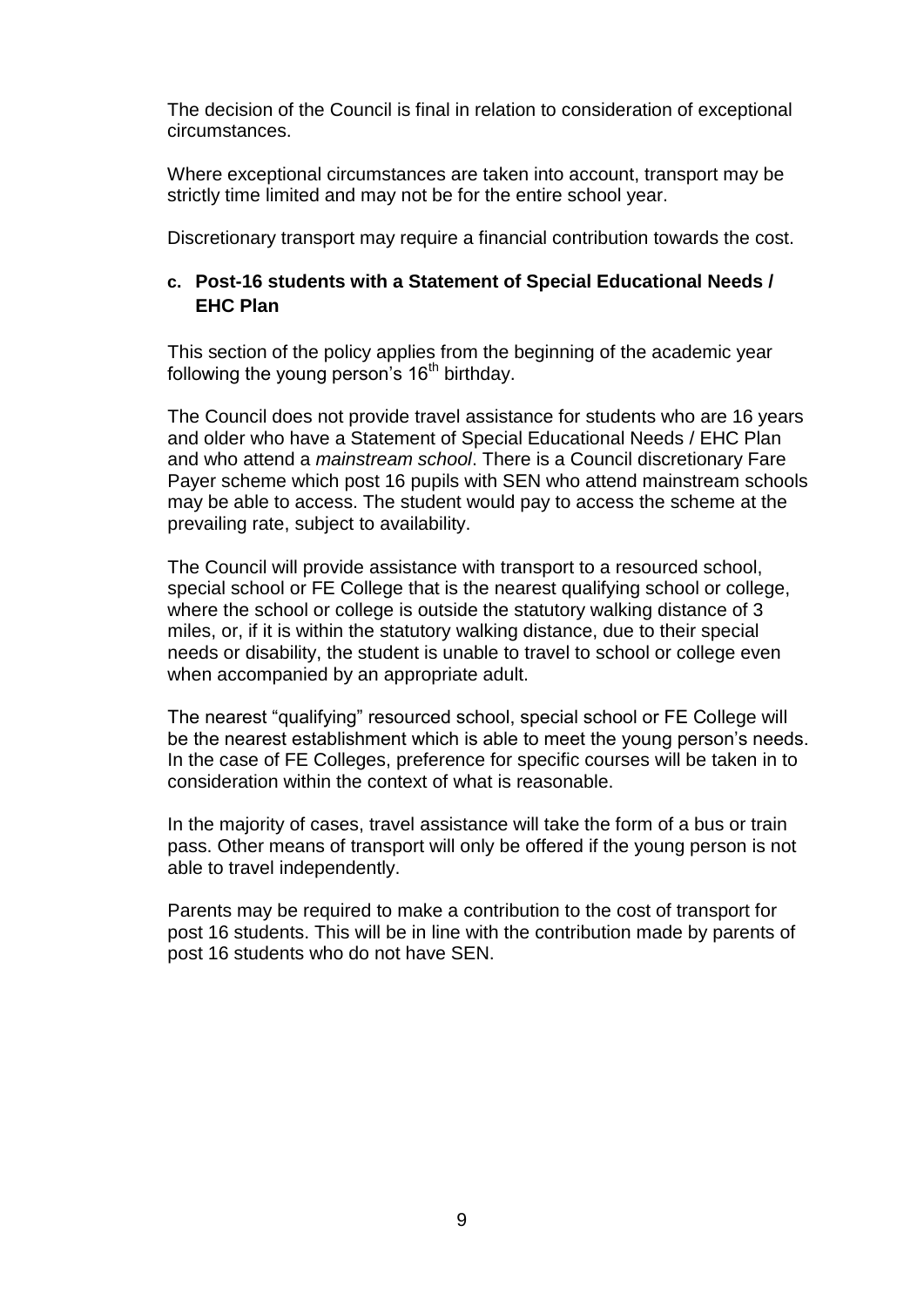## d. **Post 19 Students with an EHC Plan or Learning Difficulty Assessment (LDA)**

This section of the policy applies from the beginning of the academic year following the young person's  $19<sup>th</sup>$  birthday.

Students who have an EHC Plan or Learning Difficulty Assessment may transfer to or continue at FE College after the age of 19 years (and potentially up to 25 years) if they still require educational provision in order to achieve the outcomes set out in their EHC Plan or LDA.

The Council will provide assistance with travel to the nearest "qualifying" FE College if it is necessary to do so in order for the young person to be able to access a place at the qualifying establishment.

In order to determine whether it is "necessary" to provide assistance with transport, the Council will take into consideration what other sources of help have been made available to or could be made available to the young person to enable them to attend college, e.g. An adapted vehicle; Transport assistance provided by the College; Transport assistance provided by Adult Social Care.

The nearest "qualifying" FE College will be the nearest establishment which is able to meet the young person's needs. Preference for specific courses will be taken in to consideration within the context of what is reasonable.

In the majority of cases, travel assistance will take the form of a bus or train pass. Other means of transport will only be offered if the young person is not able to travel independently.

Assistance with transport for students who have a Learning Difficulty Assessment (but not an EHC Plan) will normally only be offered if the young person is a "high needs student", i.e. the College receives additional funding from the Local Authority to meet the young person's special educational needs.

## **6. Measuring the** *nearest qualifying school*

The *nearest qualifying school* is measured on a computerised GIS mapping system in a straight line between the GIS point of the home address and GIS point of the school. The nearest qualifying school can be checked on the website by typing the postcode into the search box: [www.westberks.gov.uk.](http://www.westberks.gov.uk/) The nearest qualifying school may be located in West Berkshire or in a neighbouring Local Authority area.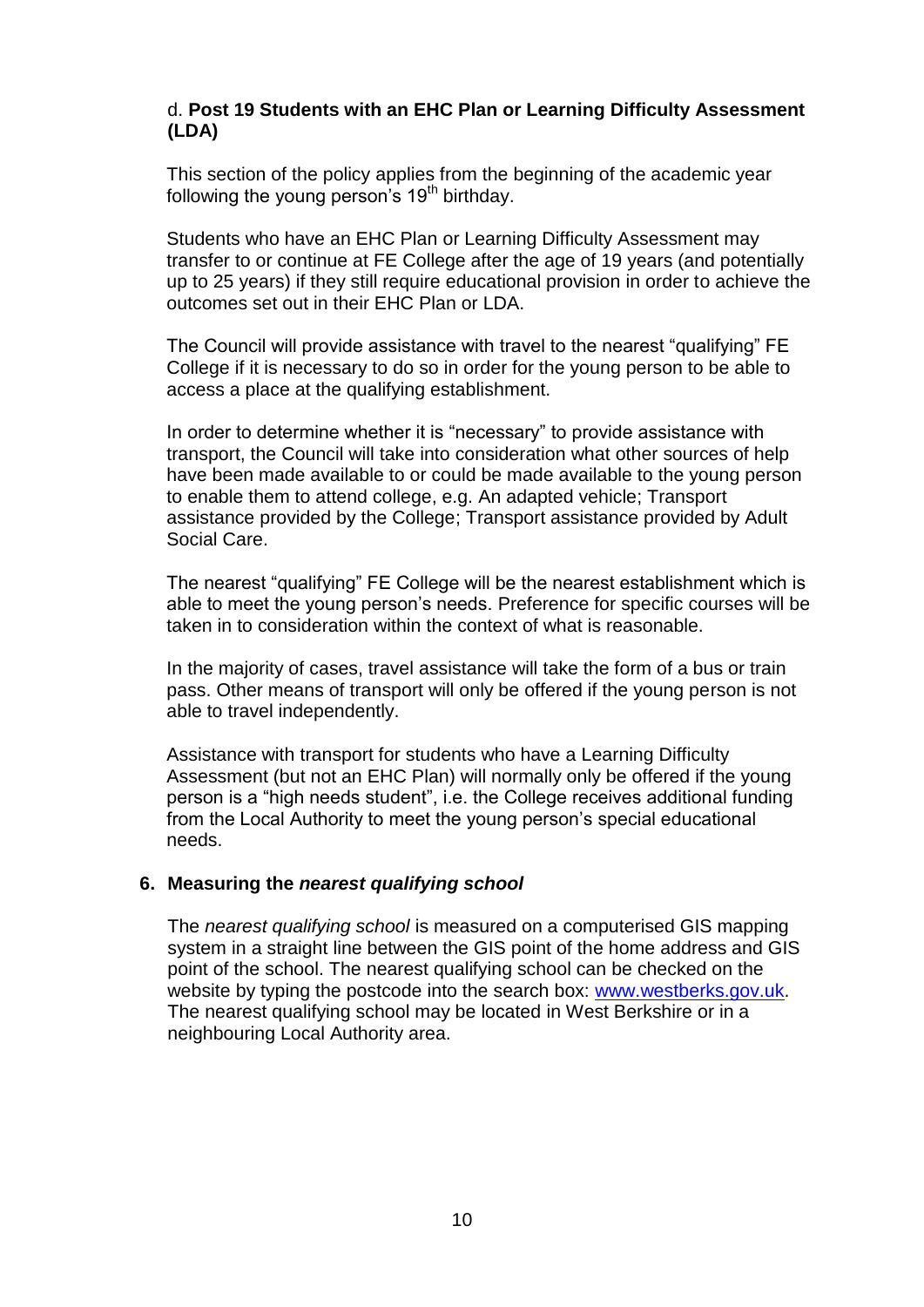Where a school operates on more than one site:

- $\bullet$  If there are 2 schools being considered they could both be multi-site schools, or one school could be a multi-site school and the other a single-site school.
- We will measure the distance to each of the sites for both schools.
- If all of the sites for one school are nearer to the home address, that school will be designated as the nearest school.
- If there is not a school where all of the sites are nearer, either school will be designated the nearest school for transport purposes.

## **7. Measuring the** *walking distance*

The *walking distance* measured is the shortest available route from the GIS point at the child's home address to the nearest approved entry point to the school site. The distance will be measured on a computerised GIS mapping system. The route measured may include footpaths, bridleways and other permitted paths as well as recognised roads.

Where a school has more than one site, the Council will measure to each of the sites where compulsory school education is provided. This would mean, for example, that a  $6<sup>th</sup>$  form site would be excluded. If the child qualified for transport to any of the sites which deliver compulsory school education, transport would be granted for the entirety of the compulsory school education at that school, regardless of which site they were being educated on in any specific year.

For low income entitlement, the 6 mile and 15 mile distance is measured as the travelling distance by road taking account of appropriate vehicular access.

## **8. Determining an** *available route*

The Council's does not assess routes for unaccompanied children, as this is not the legal standard which applies, and therefore any consideration about the availability of a route is in the context of an accompanied child.

Risk assessments are undertaken in accordance with guidance notes issued by Road Safety GB in 2012 'Assessment of Walked Routes to School' and the Department for Education 'Home to School Travel and Transport Guidance'.

**The Courts have defined an 'available route' as one** *"along which a child accompanied as necessary can walk with reasonable safety to school. It does not fail to qualify as 'available' because of dangers which would arise if the child is unaccompanied."* 

**It is the parents' responsibility to ensure that a child gets to school, including ensuring that they are accompanied if appropriate; and to ensure that a child has suitable clothing and equipment for the journey (for example: boots, wet weather clothing, reflective bands, torch).**

## **Risk Assessment**

Assessments usually take place in the morning during the time children would be travelling to school and may also be undertaken at home time in the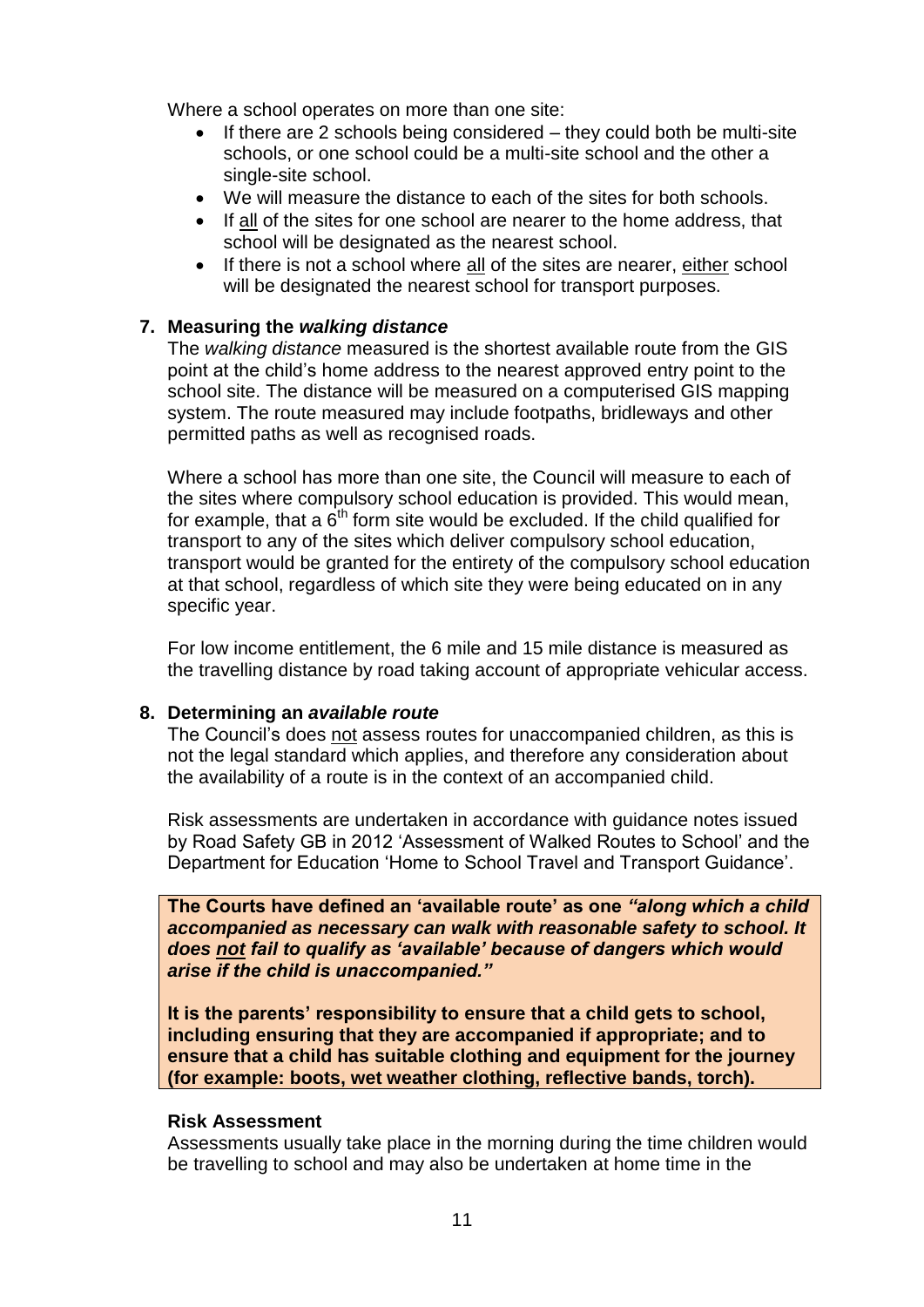afternoon. Visits are timed so that crossing assessments of main roads take place at the times when the number of children travelling to school is highest.

**No crossing point can be absolutely safe; the term used in the guidance is "reasonable safety" which would make the walking route available.**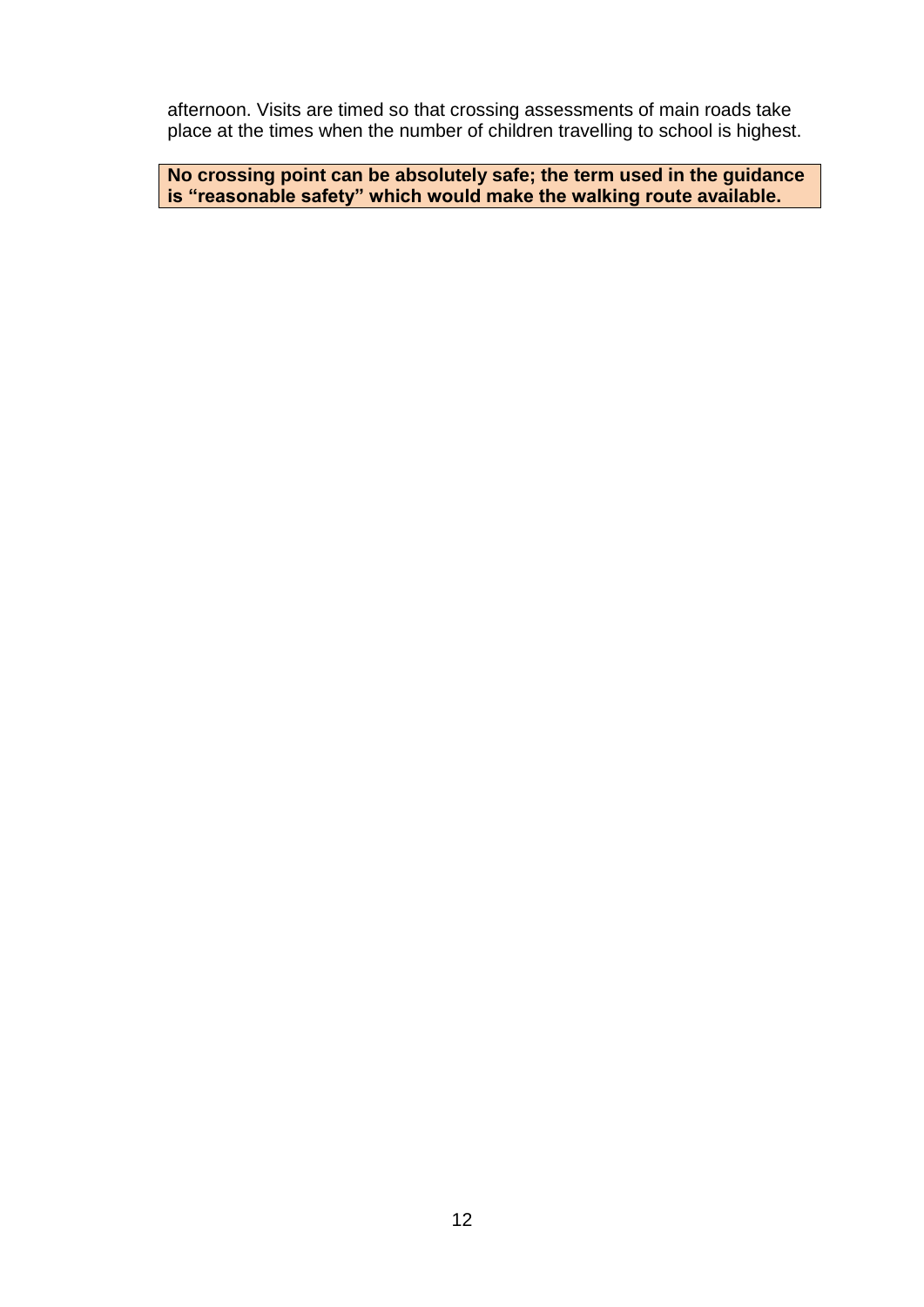Assessments do not determine whether a route is "safe" or "dangerous". All roads may be thought of as presenting some element of road safety risk, whether they are heavily trafficked urban routes, or more lightly trafficked rural routes. Statutory guidelines confirm that available routes may include crossing fields, wooded areas and public parks. Rights of Way will normally be considered available at all times as well as Permitted Paths and Bridleways.

The Council takes a range of factors into account. The fact that there is a high volume of fast-moving traffic is not in itself a reason to grant a route unsuitable - there may be a footpath and good crossing points along the route that would render it safe. Similarly, the lack of a footpath or verge would not be a reason to grant a route unsuitable if there was, for instance, a very low volume of traffic and good visibility. Even if there isn't a footway the walking route might still be assessed as available. The assessment will take account of traffic flows and whether car drivers have enough time to slow down or pedestrians have time to step-off the road or verge.

#### **We will assess:**

Road width, visibility and the severity of bends

Existence of 'safe refuge': footpaths and verges, road markings at the side of the road

Existence of Rights of Way, Permitted Paths and Bridle Paths (adequate walking width, clear of overgrowth)

The volume of traffic at the relevant period of day

The type of traffic and its relative speed

Difficulty of road crossings

Nature of road (urban/rural) and driver expectation

The presence or otherwise of speed limits and other warning signs

The accident record along the route

All assessments are undertaken in line with the guidance from Road Safety GB in 2012 'Assessment of Walked Routes to School' and the Department for Education 'Home to School Travel and Transport Guidance'.

| In accordance with the Road Safety GB guidelines, we will not consider:            |
|------------------------------------------------------------------------------------|
| Isolation of route - A route would not fail to qualify as "available" because of   |
| dangers which would arise if the child was unaccompanied.                          |
| Local weather conditions - The weather is not considered to be a factor in the     |
| guidelines                                                                         |
| Transient events - road closures, construction work, seasonal weather (e.g.        |
| flooding, snow, ice)                                                               |
| Temporary surface conditions (e.g. mud, puddles) – It is expected that the         |
| child will use appropriate clothing/footwear                                       |
| Lack of street lighting - The presence or absence of street lighting on a route is |
| not considered to be a factor in the guidelines                                    |
| Lack of pavements, but we do assess "safe refuge" – see above                      |
| Difficult terrain/arduousness of the route - steep hills are not a hazard          |
| The time taken to walk the route – routes are based on statutory walking           |
| distances                                                                          |
|                                                                                    |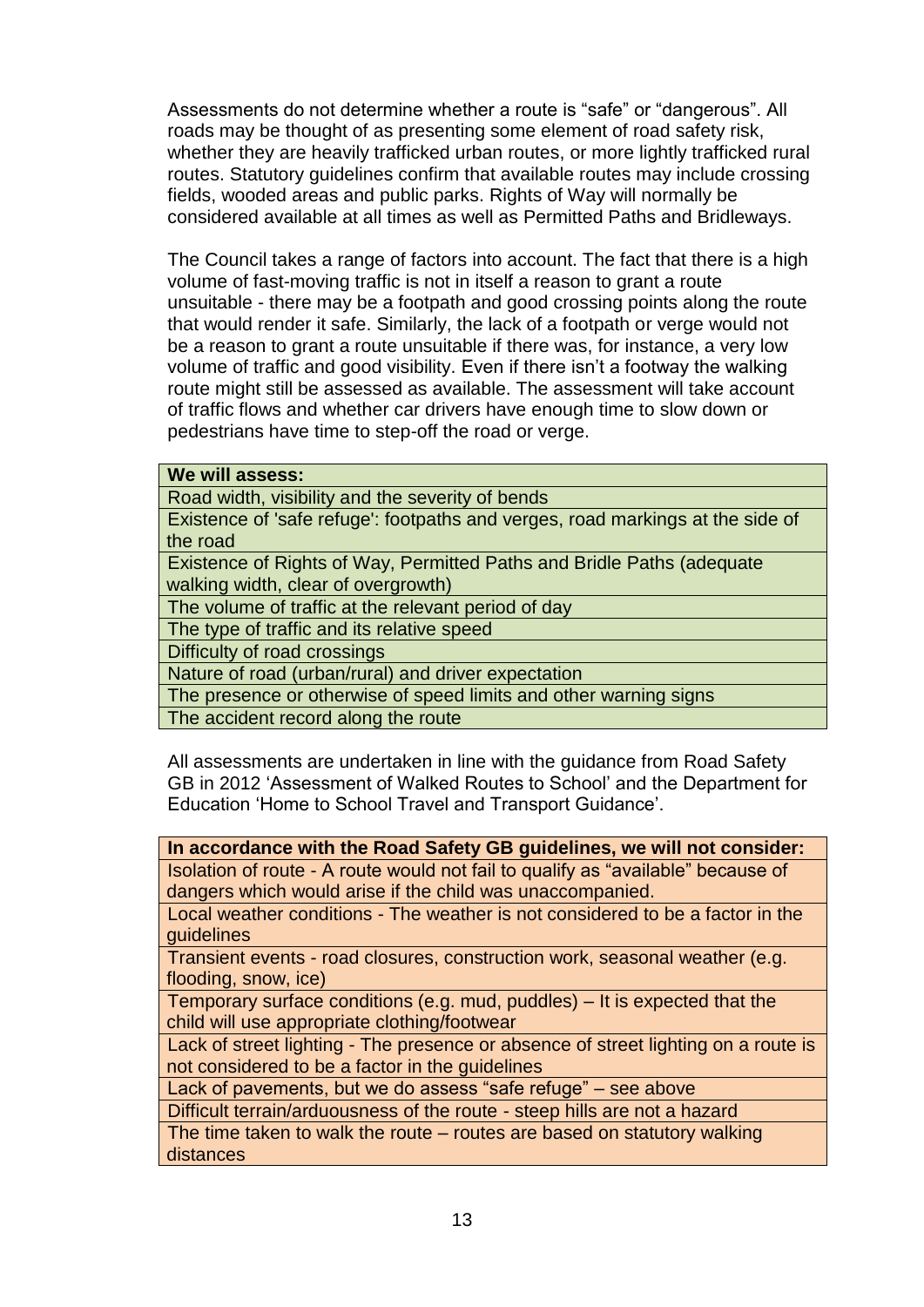Assessments are recorded in a written report which contains maps and, if necessary, photographs.

The Council has the final decision on whether a route is available.

Concerns about the availability of a route would be addressed through the Complaints process.

Where there is a concern about a route, a formal route assessment will be commissioned by the Education Service and this will clarify the level of risk and a detailed report will be produced.

- a) Where a route is classified as low risk, transport will not be provided, unless exceptional circumstances apply.
- b) Where a route is classified as a medium risk, transport will not be provided, unless exceptional circumstances apply. The parents will be advised of the recommendations in relation to the medium risk sections of the route.
- c) Where a route is classified as high risk, transport will be provided.

Where concerns are raised about the ability of the parent or pupil to walk the route (see Section 4), this would be considered under the Appeal process.

## **Sustainable Travel**

The Council will consider, in line with its general transport provision and duty to promote sustainable travel across West Berkshire, the provision of walking routes, and use of footpaths, cycling paths and crossings as more cost effective alternatives to providing free transport. This may result in the withdrawal of transport, where available walking routes are subsequently identified.

## **9. Type of Transport**

1

As required by law<sup>1</sup>, the Council will either provide or pay for statutory transport by the most economic means for pupils resident in West Berkshire who meet the criteria. The Council determines the mode of transport and normally only one mode of transport is provided. Transport could be:

- School Bus (where necessary supplemented by other methods)
- Public Transport Bus or train season ticket on public transport for the child
- A Personal Transport Budget, in the case of children with SEN who qualify for assistance with transport under this policy and are unable to travel independently (if this is more cost effective than direct provision of transport).
- A place in a taxi or minibus for children with SEN who are unable to travel independently. This would usually be shared with other children. The Council does not provide escorts for mainstream children, and it is the

parent's responsibility to ensure that their child can adhere to the Behaviour Code when travelling unaccompanied.

<http://info.westberks.gov.uk/index.aspx?articleid=29687>

<sup>&</sup>lt;sup>1</sup>Sections 508A and 508D of the Education Act 1996, and sections 508A, 508B, 508C, 509AD, and Schedule 35B of the Act which were inserted by Part 6 of the Education and Inspections Act 2006.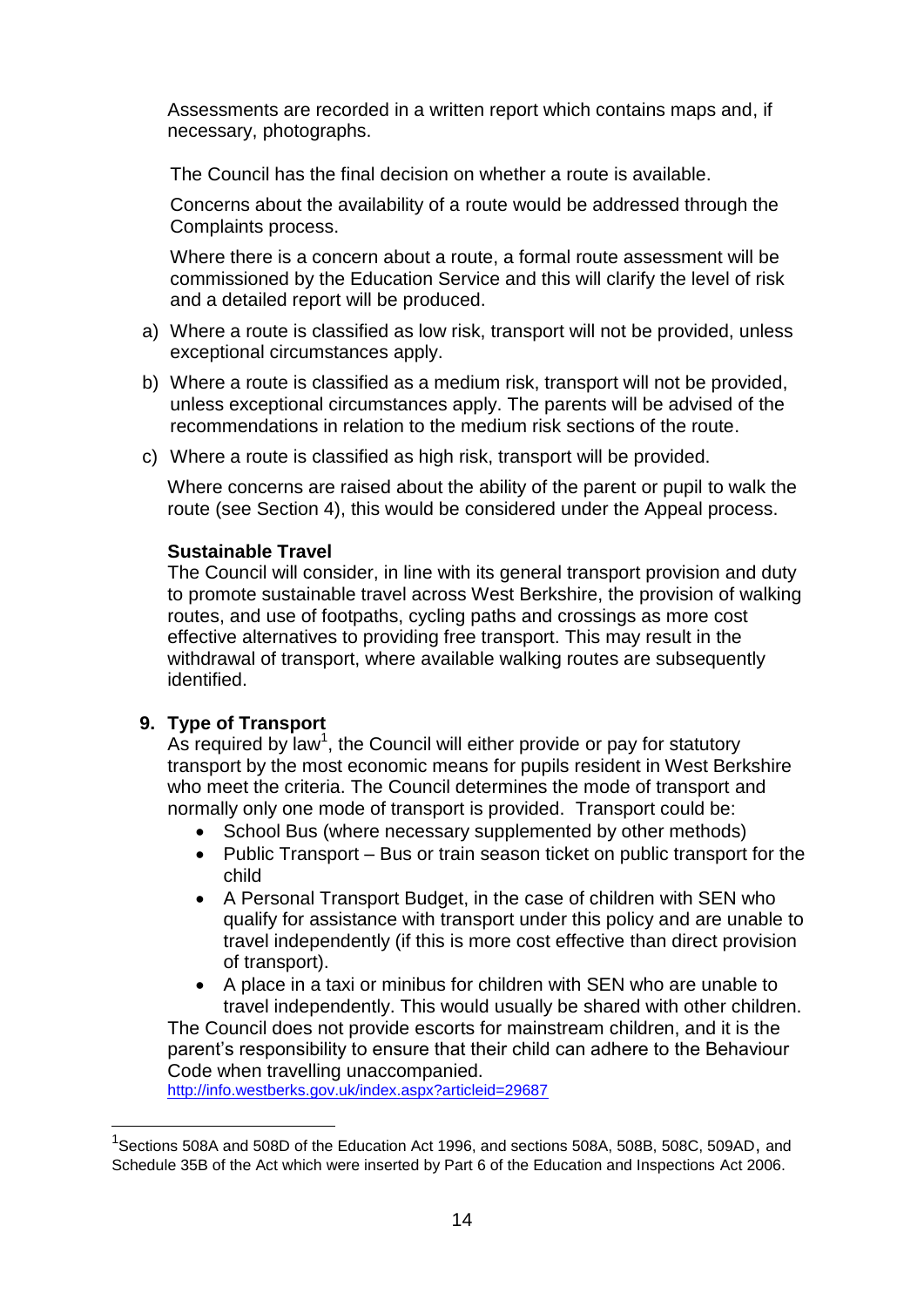## **10.Personal Transport Budgets (PTBs)**

Personal Transport Budgets may be available for children and young people with SEN, who qualify for assistance with transport under this policy.

PTBs will be offered in cases where a child or young person is unable to travel to school independently. This will be an alternative to providing transport by minibus or taxi. The PTB will be calculated based on a formula and will be allocated to families in lieu of direct provision of transport by the Council.

Families will be free to use the funding in any way they see appropriate, provided that they get their child to school safely, on time and in a fit state to learn. A PTB will usually be greater than a traditional mileage allowance, but the Council reserves the right only to offer PTBs in cases where this would be more cost effective than direct provision of transport.

If parents choose to accept a PTB, they will be asked to sign a formal written agreement. Payments will be made in monthly instalments. The Council reserves the right to withdraw the PTB if the parent is unable to deliver the child to school safely, on time and in a fit state to learn.

Parents can withdraw from the PTB scheme if they wish, subject to giving an agreed period of notice. Parents are not obliged to take up a Personal Transport Budget if they do not wish to do so.

#### **11.Provision of passenger assistants (escorts) for children with SEN**

There is no automatic entitlement to provision of a passenger assistant on a vehicle if a child travels by minibus or taxi. The need for a passenger assistant will be considered on a case by case basis, taking in to account the child's age and the nature of their special educational needs.

Provision of passenger assistants for individual children will be subject to ongoing review.

**12.Transport to after school activities or respite care for children with SEN** Children and young people who qualify for assistance with transport to school under this policy are not entitled to transport for after school activities or respite care.

The Council will, however, endeavour to assist with transport for after school activities or respite care if this can be offered with no additional cost.

#### **13.The Journey**

The Council will determine the boarding and alighting points for the journey. Pupils are expected to walk to and from home to meet their transport. The pick-up point will not normally be more than one mile away from the home address. Journey times will not usually exceed 45 minutes for primary pupils and 75 minutes for secondary pupils.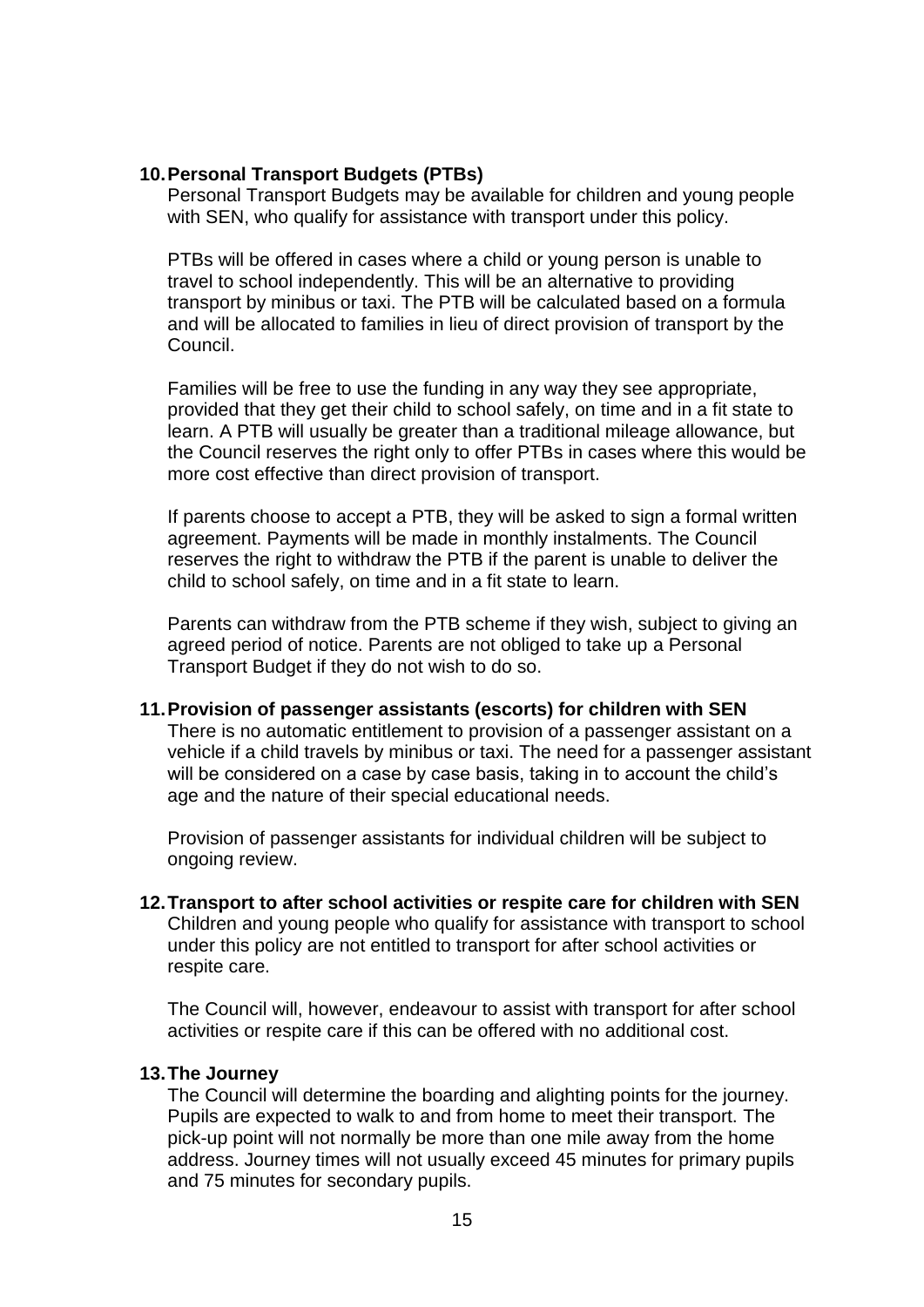**Parents are responsible for the safety of the child in getting to and from the pick up point, and whilst they are waiting for transport or leaving transport at either end of the day.**

#### **14.Poor Behaviour on School Transport**

The Council operates a zero tolerance approach to poor behaviour on school transport. Behaviour which endangers other pupils, the driver and other passengers and other road users will not be tolerated. The Council's Home to School Transport Behaviour Code provides more information: <http://info.westberks.gov.uk/index.aspx?articleid=29687> There are two versions, one for pupils and one for parents

The Council will work in partnership with schools to promote good behaviour on school transport through a range of initiatives. The Council will work with the headteacher of a school, to ensure appropriate sanctions are in place for poor behaviour. Sanctions may range from:

- Warning in relation to misbehaviour
- Exclusion from the bus for a temporary period
- Permanent exclusion from the bus for more serious or persistent misbehaviour

## **15.Transport which is Subject to Change**

There may be circumstances where free or discretionary transport is withdrawn. For example:

- Transport has been provided in error
- Changes have been made to the statutory Home to Schools Travel and Transport guidance or Road Safety GB guidelines about how we assess entitlement to transport, and the changes affect the assessment of a route.
- Material changes to the route to school

A minimum of four weeks' notice will be provided to allow alternative arrangements to be put in place. Notice will be served by letter or email to the parents/carer.

## **16.Further Information**

For information on how to apply for free home to school transport, please refer to the Transport pages on the Council's website. <http://info.westberks.gov.uk/index.aspx?articleid=29687>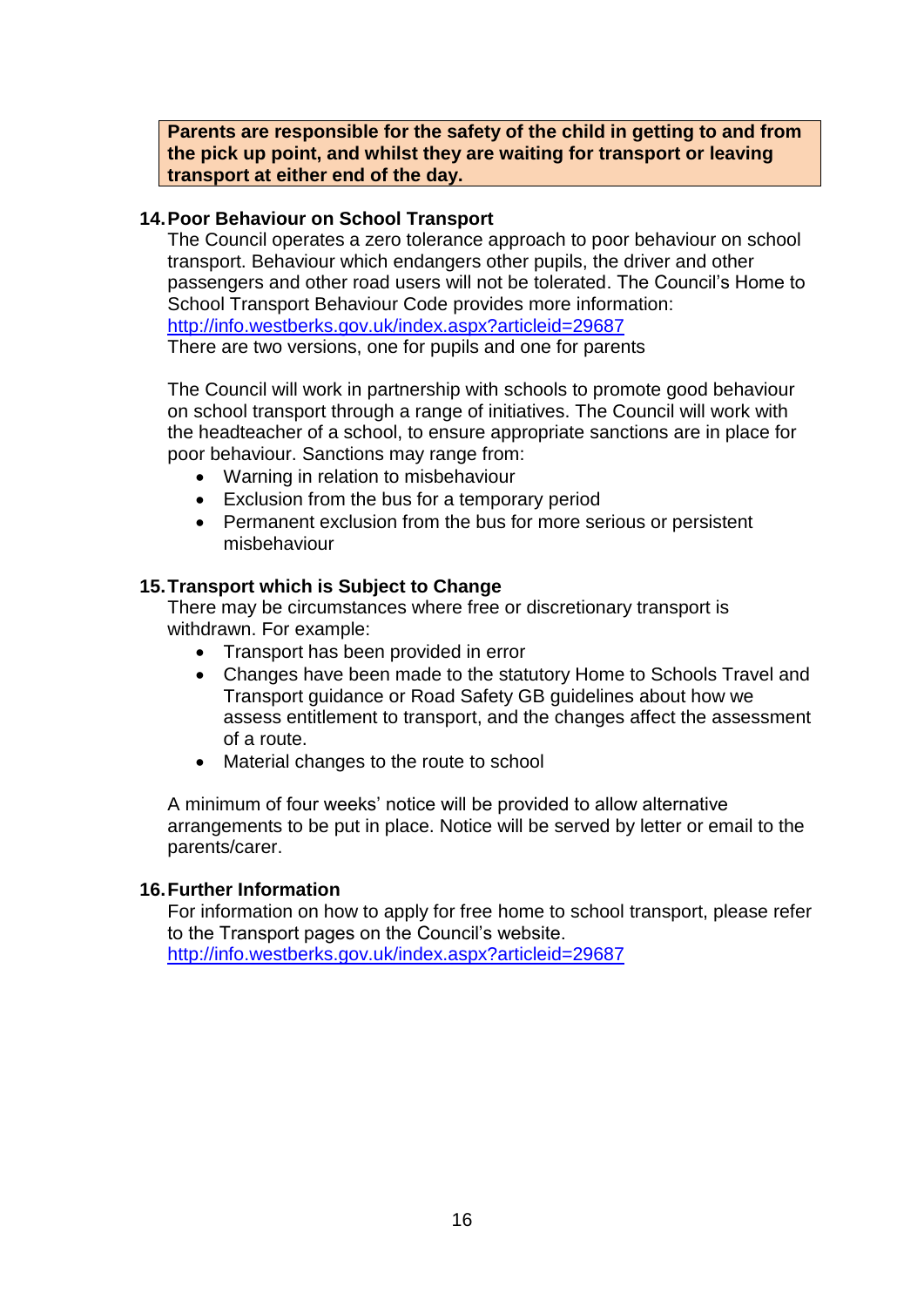## **17.Complaints**

Where a Transport application has been considered through the Transport Appeal process, there is no right to use the complaints process with regard to the decision made. The complaints process has no jurisdiction over the Appeals process.

Where the issue relates to the Home to School Transport policy and the parent feels it is not objective, clear or fair – this is a complaint. The complaint must refer to the current policy and explain which aspect of the policy is unsatisfactory and why.

Where the parent feels that the Transport Appeals process has not been administered correctly – this is a complaint. The complaints process will only look at whether the Appeal was administered correctly. It cannot change the decision made by the Appeal Panel.

The complaint will be reviewed by a Senior Officer, and a response will be provided within twenty working days.

Email: [Pupiltransport@westberks.gov.uk](mailto:Pupiltransport@westberks.gov.uk)

Write to: Service Manager (APT), West Berkshire Council, West St House, Newbury RG14 1BZ.

## **18.Consultation**

The Council consults on its transport policies for pupils and 16-19 students. We write to schools and provide them with information to cascade information to their families through their parent mail systems. We run an annual consultation through [our consultation portal.](http://info.westberks.gov.uk/index.aspx?articleid=28602) You can [register for email alerts](http://www.westberks.gov.uk/index.aspx?articleid=29384) so we can automatically let you know about new consultations. You can also follow us on [Twitter.](http://info.westberks.gov.uk/index.aspx?articleid=31648)

## **19.Appeals**

The Council will maintain an appeal process regarding eligibility decisions made under this policy, in line with national guidance. The process is as follows:

**Once your application has been considered (including the use of the Appeals process, where applicable), we will not accept a further application for transport for the same child and same school unless:**

- **a) Your circumstances have materially changed (i.e. change of address, exceptional circumstances see 5b) OR**
- **b) You believe you are now entitled because the Council's policy has been amended**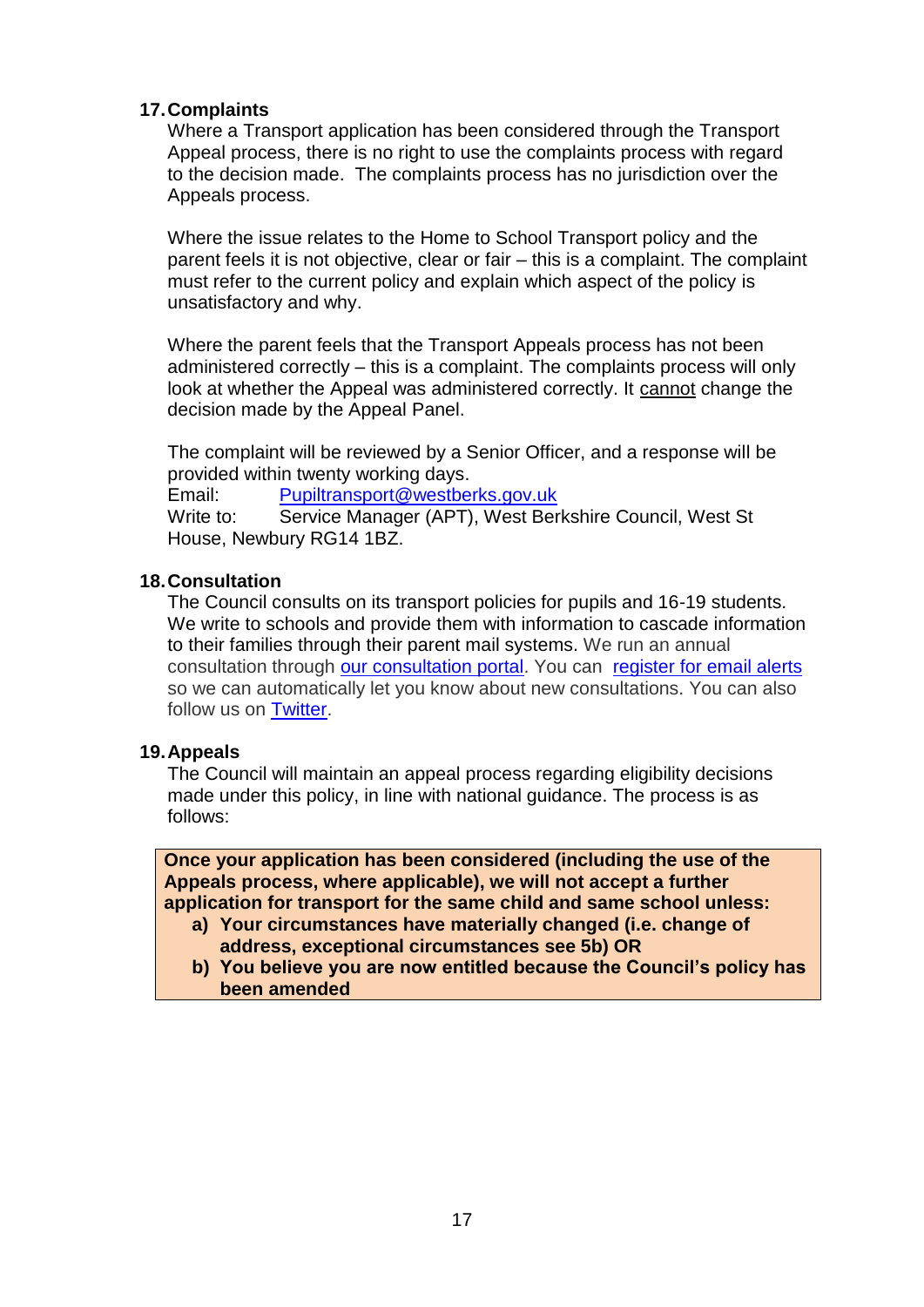## **Initial Application Declined**

## **Parent has up to 20 working days to decide whether to submit an Appeal**

## **Stage 1 Appeal Submission**

- Parent submits appeal on the basis of:
	- o The suitability of transport arrangements offered, if applicable
	- $\circ$  The child's eligibility under the statutory regulations, including statutory walking distance
	- o The safety of a route (but if the route has already been assessed, this may be dealt with as a complaint)
	- o Exceptional circumstances
- Review of information provided is additional evidence or information required to fully assess the Appeal? Is this a complaint?
- Information/evidence requested from parent, if applicable.
- Information/evidence received from parent, and Appeal is registered.

### **Parent has up to 20 working days from initial submission of Appeal to provide the required evidence/information**



## **Stage 1 Appeal (Review by a Senior Officer)**

- Senior Officer reviews the circumstances of the case
- Written notification of the outcome is sent to the parent. This will include detailed reasoning of the decision made and notification of the option to escalate to Stage 2.

## **Up to 20 working days but complex cases may take longer**



## **Stage 2 Appeal Submission**

- Parent submits appeal on the basis of:
	- o The suitability of transport arrangements offered, if applicable
	- $\circ$  The child's eligibility under the statutory regulations, including statutory walking distance
	- o The safety of a route (but if the route has already been assessed, this may be dealt with as a complaint)
	- o Exceptional circumstances

**Parent has up to 20 working days to decide whether to submit an Appeal**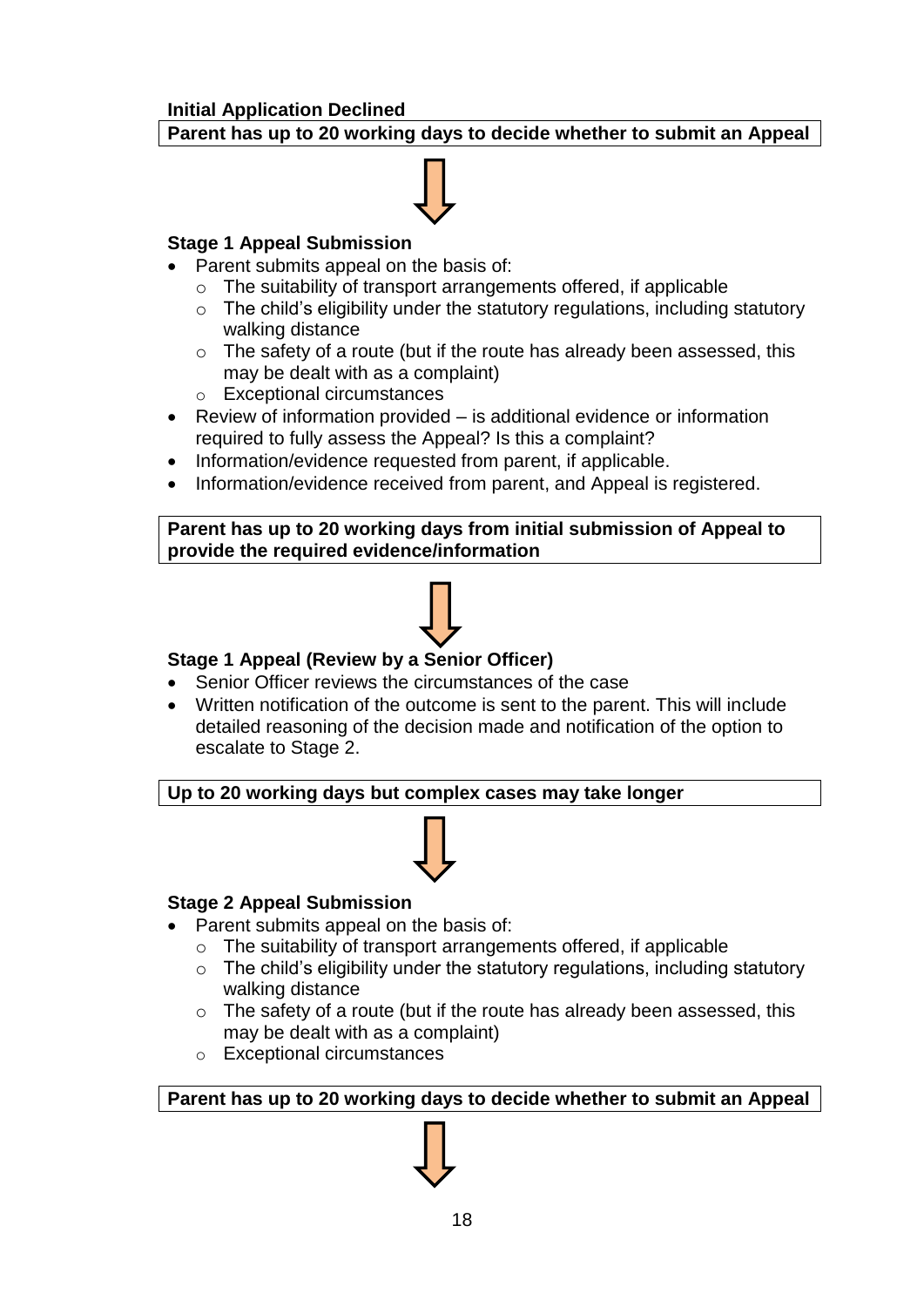## **Stage 2 Appeal (Review by an Appeal Panel)**

- Appeal Panel reviews the circumstances of the case
- Written notification of the outcome is sent to the parent. This will include detailed reasoning of the decision made and notification of the option to escalate to Local Government Ombudsman.

## **Up to 40 working days**

**The timings are recommended and not compulsory. We envisage that many appeals will be dealt with much sooner than these timings, particularly those which have a time pressure, whilst complex cases may take longer. Where there is an urgent matter which has safeguarding implications or the case relates to a Looked After Child, the Appeal will be processed at Stage 1 as a priority.**